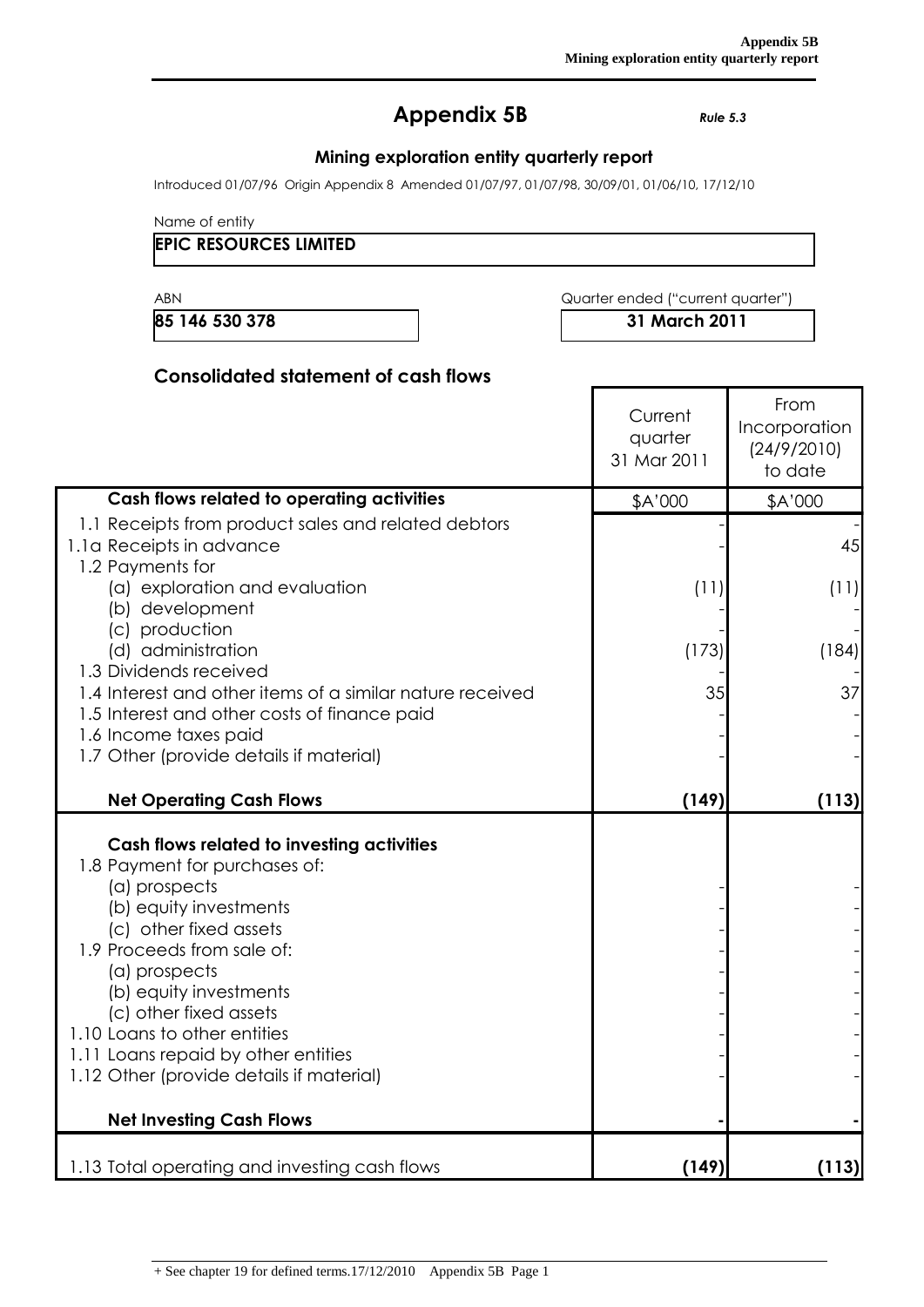| Consolidated statement of cash flows continued                                                                                                                                                                                                                                            |                |               |
|-------------------------------------------------------------------------------------------------------------------------------------------------------------------------------------------------------------------------------------------------------------------------------------------|----------------|---------------|
| Cash flows related to financing activities<br>1.14 Net Proceeds from issues of shares, options, etc.<br>1.15 Proceeds from sale of forfeited shares<br>1.16 Proceeds from borrowings<br>1.17 Repayment of borrowings<br>1.18 Dividends paid<br>1.19 Other (Cash Consideration paid as per | 3,804<br>(114) | 4,118<br> 114 |
| <b>Net Financing Cash Flows</b>                                                                                                                                                                                                                                                           | 3,690          | 4,004         |
| Net increase (decrease) in cash held<br>1.20 Cash at beginning of quarter/year to date<br>1.21 Exchange rate adjustments to item 1.20                                                                                                                                                     | 3,541<br>350   | 3,891         |
| 1.22 Cash at end of quarter                                                                                                                                                                                                                                                               | 3,891          | 3,891         |

## **Payments to directors of the entity and associates of the directors Payments to related entities of the entity and associates of the related entities**

|      |                                                                     | Current quarter<br>\$A'000 |
|------|---------------------------------------------------------------------|----------------------------|
| 1.23 | Aggregate amount of payments to the parties<br>included in item 1.2 | 18                         |
| 1.24 | Aggregate amount of loans to the parties<br>included in item 1.10   | Nil                        |

# 1.25 Explanation necessary for an understanding of the transactions

N/A

# **Non-cash financing and investing activities**

2.1 Details of financing and investing transactions which have had a material effect on consolidated assets and liabilities but did not involve cash flows

On 25 January 2011, 625,000 fully paid ordinary shares were issued to Cazaly Iron Pty Ltd, pursuant to the Farmin Agreement that the Company entered into on 29 October 2010.

<sup>+</sup> See chapter 19 for defined terms.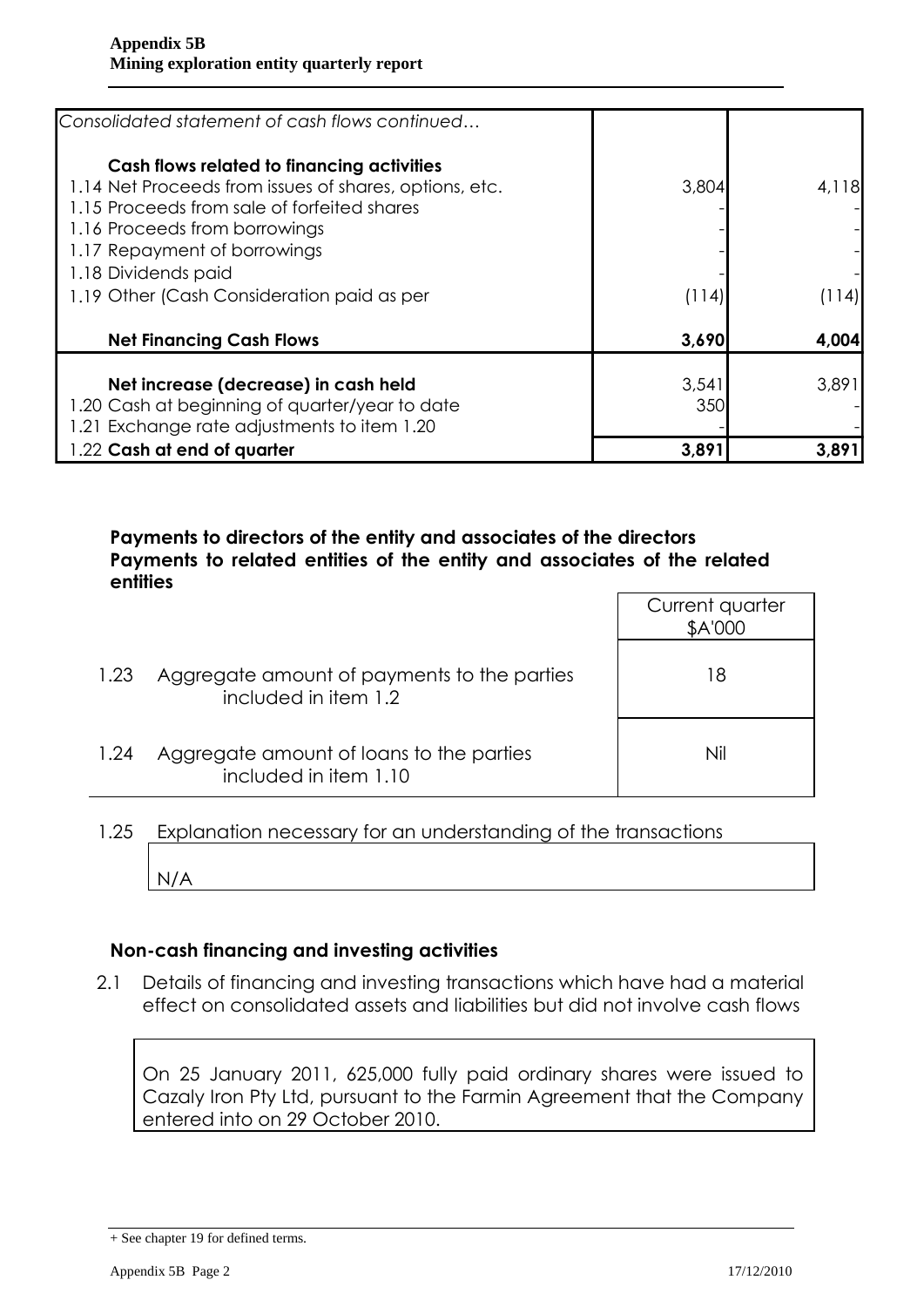٦

2.2 Details of outlays made by other entities to establish or increase their share in projects in which the reporting entity has an interest

```
N/A
```
 $\Gamma$ 

# **Financing facilities available**

*Add notes as necessary for an understanding of the position.*

|     |                                 | Amount available<br>\$A'000 | Amount used<br>\$A'000 |
|-----|---------------------------------|-----------------------------|------------------------|
| 3.1 | Loan facilities                 |                             |                        |
|     |                                 | N/A                         |                        |
|     | 3.2 Credit standby arrangements |                             |                        |
|     |                                 | N/A                         |                        |

#### **Estimated cash outflows for next quarter**

|     | Total                      |         |
|-----|----------------------------|---------|
|     | 4.4 Administration         | 90      |
|     | 4.3 Production             |         |
|     | 4.2 Development            |         |
| 4.1 | Exploration and evaluation | 286     |
|     |                            | \$A'000 |

#### **Reconciliation of cash**

| Reconciliation of cash at the end of the<br>quarter (as shown in the consolidated<br>statement of cash flows) to the related<br>items in the accounts is as follows. |                          | Current<br>quarter<br>\$A'000 | Previous<br>quarter<br>\$A'000 |  |
|----------------------------------------------------------------------------------------------------------------------------------------------------------------------|--------------------------|-------------------------------|--------------------------------|--|
| 5.1                                                                                                                                                                  | Cash on hand and at bank | 3,881                         | 340                            |  |
| 5.2                                                                                                                                                                  | Deposits at call         | 10                            |                                |  |
| 5.3                                                                                                                                                                  | Bank overdraft           |                               |                                |  |
| 5.4                                                                                                                                                                  | Other (provide details)  |                               |                                |  |
| <b>Total: cash at end of quarter</b> (item 1.22)                                                                                                                     |                          | 3,891                         | 350                            |  |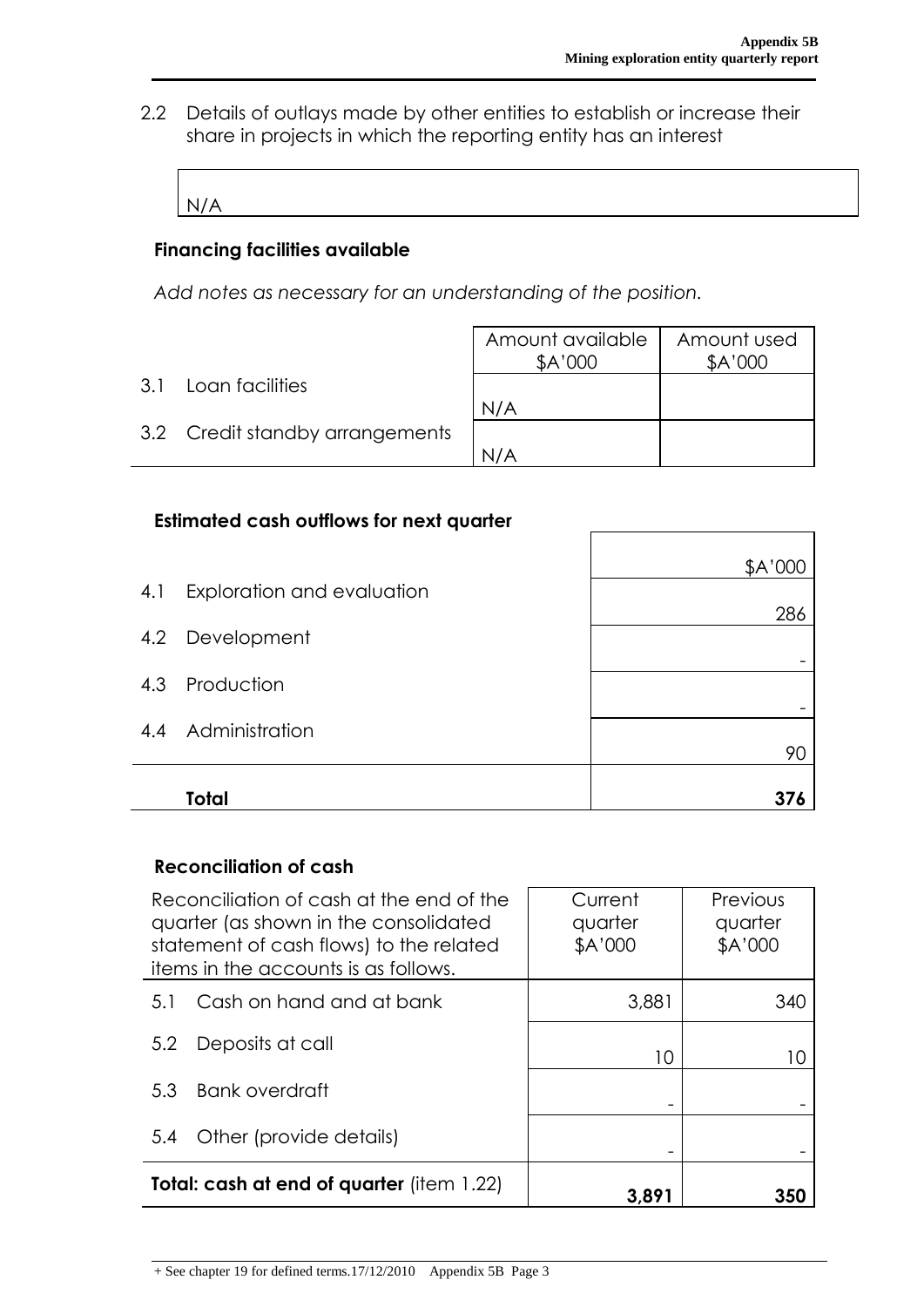# **Changes in interests in mining tenements**

|     |                                                                           | Tenement<br>reference           | Nature of<br>interest<br>(note (2)) | Interest at<br>beginning of<br>quarter | Interest at<br>end of<br>quarter |
|-----|---------------------------------------------------------------------------|---------------------------------|-------------------------------------|----------------------------------------|----------------------------------|
| 6.1 | Interests in mining<br>tenements<br>relinquished,<br>reduced or<br>lapsed | N/A<br>during<br>the<br>Quarter | N/A                                 |                                        |                                  |
| 6.2 | Interests in mining<br>tenements<br>acquired or<br>increased              | N/A<br>during<br>the<br>Quarter | See<br>Comment<br>below.            | See<br>Comment<br>below.               | See<br>Comment<br>below.         |

# **Comment:**

The Company holds no tenements at present, however, on 29 October 2010, the Company entered into a Farmin Agreement with Cazaly Iron Pty Ltd ("Cazaly**"**), pursuant to which the Company has a right to earn a 75% interest in the Quartz Hill Project subject to certain commitments being fulfilled. They are as follows:

- paying \$125,000 in cash to Cazaly Iron (fulfilled 25 January 2011)
- issuing 625,000 fully paid ordinary shares to Cazaly Iron (fulfilled 25 January 2011); and
- completing 2,000 metres of RC drilling within 2 years of the Company listing on ASX (yet to be fulfilled).

At the Quartz Hill Project there are currently two (2) granted exploration licences held in the name of Cazaly Iron Pty Ltd which cover a total of 79 square kilometres, they are as follows:

EL25296 69.5 Sq Km, granted 2/11/2006 (expires 1/11/2012)

EL24838 9.5 Sq Km, granted 5/04/2006 (expires 5/04/2012)

<sup>+</sup> See chapter 19 for defined terms.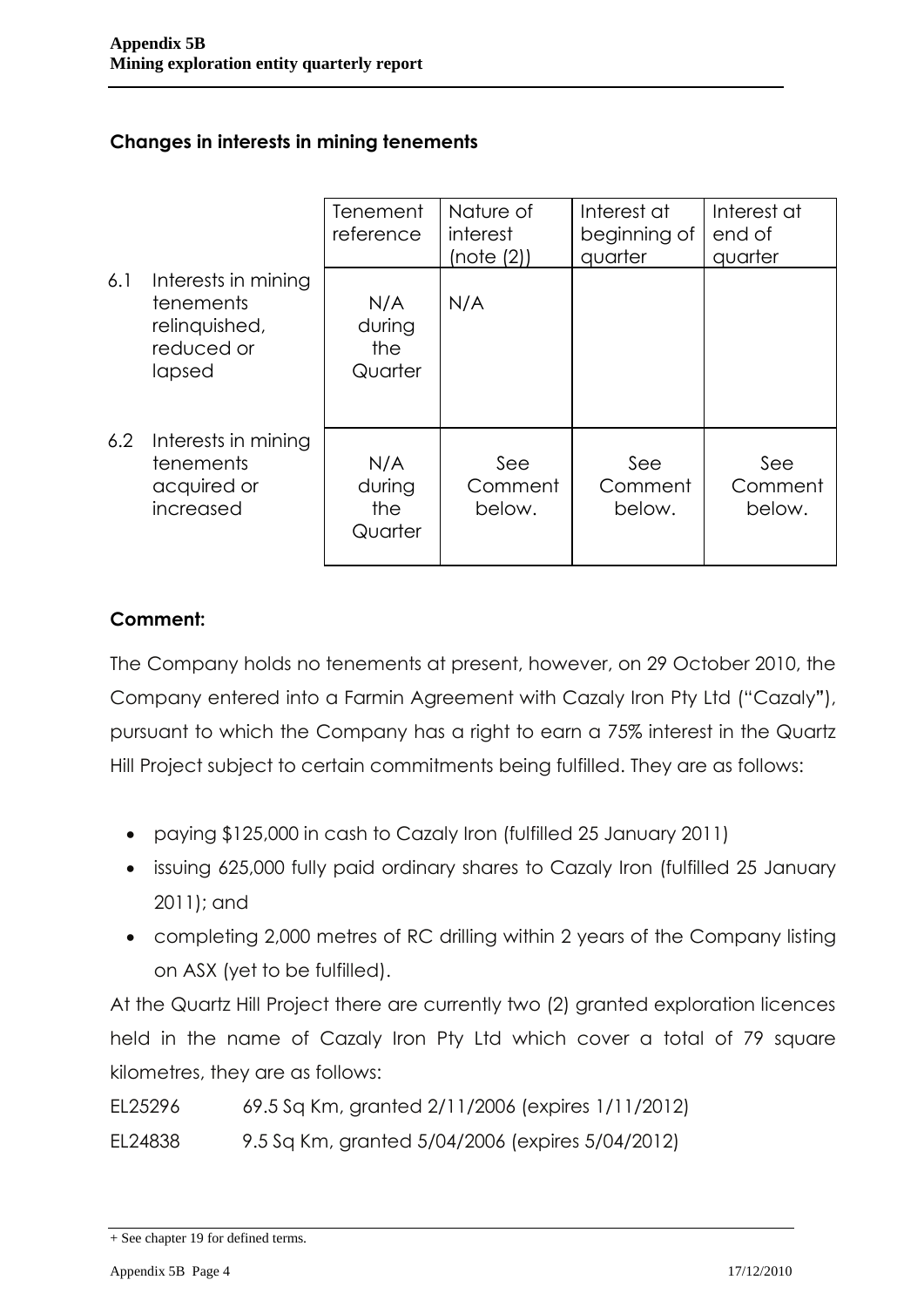## **Issued and quoted securities at end of current quarter**

*Description includes rate of interest and any redemption or conversion rights together with prices and dates.*

|      |                                                                                                                               | Total<br>number | Number<br>quoted | Issue<br>price per<br>security<br>(see note<br>3) | Amount<br>paid up<br>per security<br>(see note<br>3) |
|------|-------------------------------------------------------------------------------------------------------------------------------|-----------------|------------------|---------------------------------------------------|------------------------------------------------------|
| 7.1  | <b>Preference +securities</b> (description)                                                                                   |                 |                  |                                                   |                                                      |
| 7.2  | Changes during quarter<br>(a) Increases through issues<br>(b) Decreases through returns of capital,<br>buy-backs, redemptions |                 |                  |                                                   |                                                      |
| 7.3  | +Ordinary securities                                                                                                          | 29,125,000      | 22,000,000       |                                                   |                                                      |
|      | Changes during quarter<br>(a) Increases through issues                                                                        |                 |                  |                                                   |                                                      |
| 7.4  | (b) Exercise of options                                                                                                       |                 |                  |                                                   |                                                      |
|      | (c) Decreases through return of capital,                                                                                      |                 |                  |                                                   |                                                      |
|      | buy-backs<br>(d) Increase pursuant to underwriting of                                                                         |                 |                  |                                                   |                                                      |
|      | options                                                                                                                       |                 |                  |                                                   |                                                      |
| 7.5  | +Convertible securities                                                                                                       |                 |                  |                                                   |                                                      |
| 7.6  | Changes during quarter<br>(a) Increases through issues<br>(b) Decreases through securities matured,<br>converted              |                 |                  |                                                   |                                                      |
| 7.7  | <b>Options</b> (description and conversion<br>factor)                                                                         |                 |                  | Exercise<br>price                                 | Expiry date                                          |
|      |                                                                                                                               | 750,000         |                  | \$0.20                                            | 31/01/2014                                           |
|      |                                                                                                                               | 2,750,000       |                  | \$0.20                                            | 31/01/2014                                           |
| 7.8  | Issued during quarter                                                                                                         | 750,000         | $\overline{a}$   | \$0.20                                            | 31/01/2014                                           |
|      |                                                                                                                               | 2,750,000       |                  | \$0.20                                            | 31/01/2014                                           |
| 7.9  | Exercised during quarter                                                                                                      |                 |                  |                                                   |                                                      |
| 7.1  | Expired during quarter                                                                                                        |                 |                  |                                                   |                                                      |
| 7.11 | <b>Debentures</b><br>(totals only)                                                                                            |                 |                  |                                                   |                                                      |